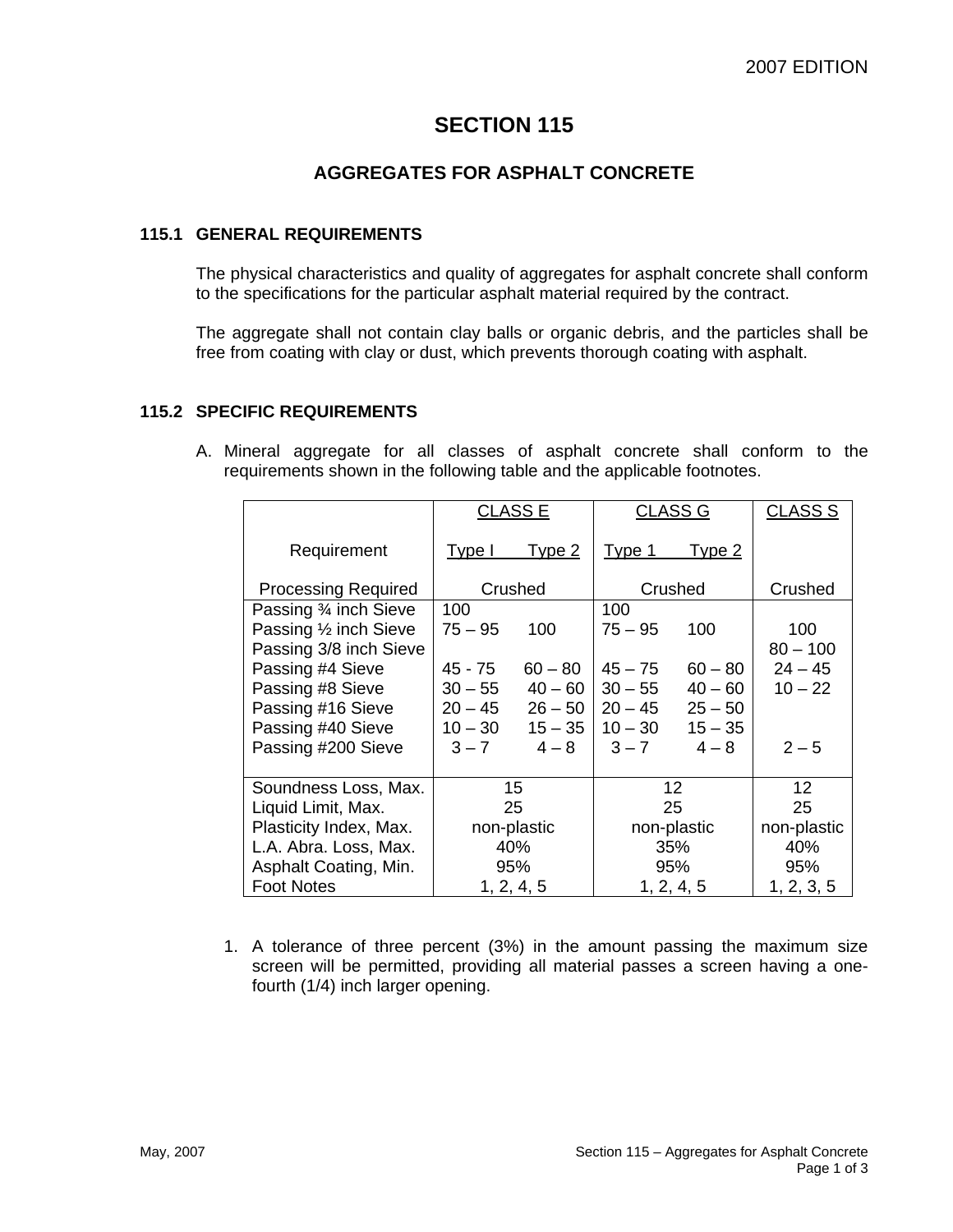- 2. The aggregate retained on the No. 4 sieve shall contain at least thirty percent (30%) by dry weight of crushed pieces having two (2) or more faces produced by crushing.
- 3. The aggregate retained on the No. 4 sieve shall contain at least 90 percent (90%) by dry weight of crushed pieces having 2 or more faces produced by crushing.
- 4. The aggregate retained on the No. 4 sieve shall contain at least 50 percent (50%) by dry weight of crushed pieces having 2 or more faces produced by crushing.
- 5. The following requirements shall apply:

| Sodium Sulfate       | + #4 sieve - 12% max.<br>- #4 sieve - 12% max. |
|----------------------|------------------------------------------------|
| <b>Shale Content</b> | $+$ #4 sieve - 2% max.<br>- #4 sieve - 2% max. |

#### B. Classes E and G

1. Filler shall consist of fine, inert silt or stone dust, which is essentially free from lumps. The material shall be so fine that, when pulverized for testing, ninety percent (90%) by dry weight will pass a No. 40 sieve, and at least sixty percent (60%) by dry weight will pass a No. 200 sieve. The linear shrinkage shall not exceed four percent (4%), and the plasticity index shall not exceed six (6). The material shall be of such nature that not more than twenty-five percent (25%) by volume will separate from asphalt in the presence of water.

During production, the filler shall be screened over a screen of a size corresponding to the maximum size of the mineral aggregate. A larger size screen may be permitted or a smaller size required, if necessary, to facilitate production or to remove objectionable material. Lumps shall be pulverized prior to blending if required by the Engineer.

- 2. Crushed rock shall consist of hard, durable fragments of particles of rock, free of stripping, dirt, vegetable matter, and foreign substance.
- 3. Sand shall consist of sandy soil or crushed stone screenings. The sand shall be uniform in composition. Seams, layers, or pockets of soil encountered not meeting sand requirements shall be wasted. During production, the sand shall be screened over a screen of a size corresponding to the maximum size of the mineral aggregate. A larger size screen may be permitted or a smaller size required, if necessary, to facilitate production or to remove objectionable material.